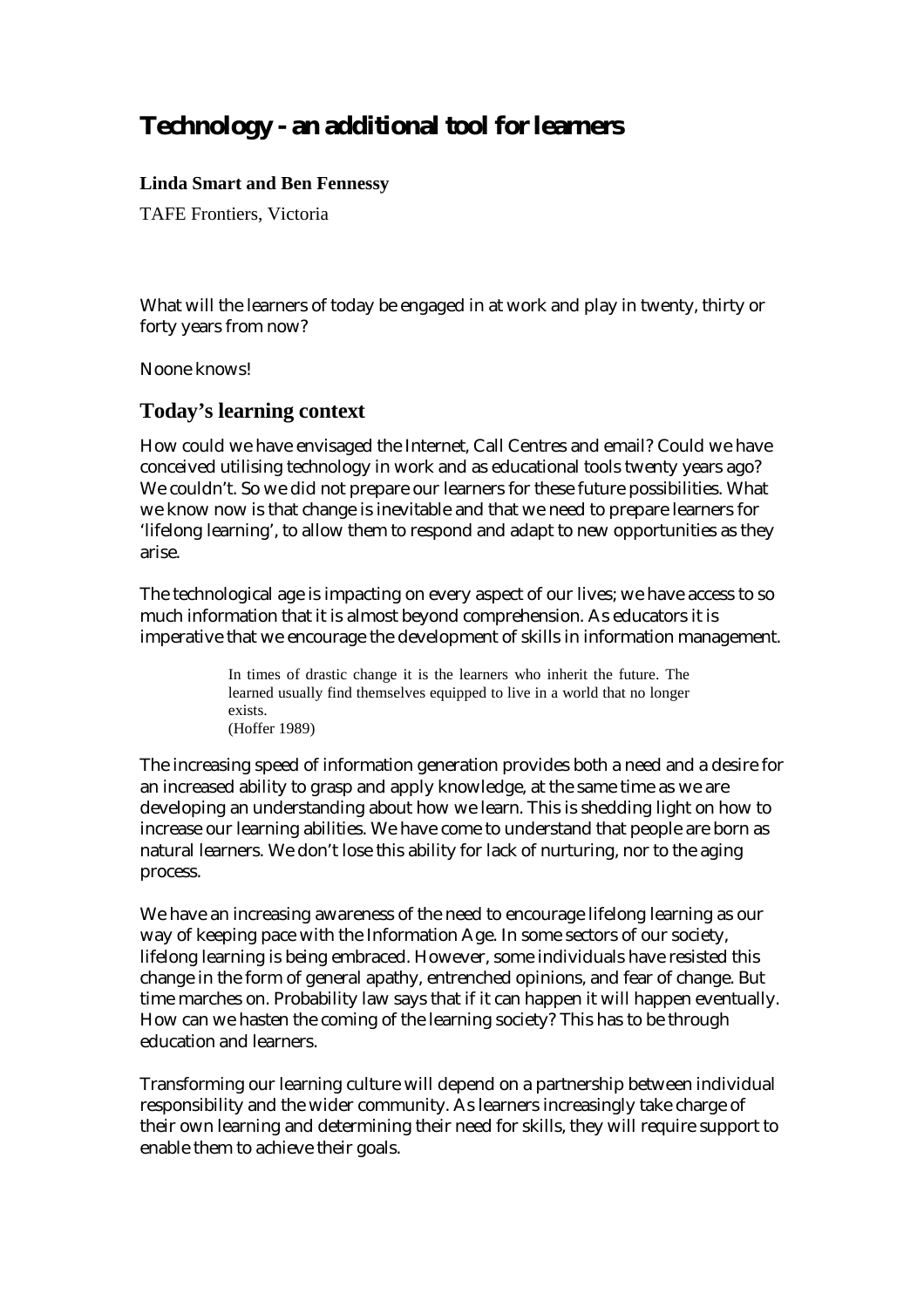Systematic lifelong learning can significantly help develop people's skills, orientations and confidence to navigate the many risks, uncertainties and ambiguities of contemporary life. It constitutes a key resource, enabling people to participate in the shaping of society to take advantage of social and educational change, rather than be its possible victims.

> Education is about change. Fundamentally. Why? Because almost everything we know about education is up for grabs: the way it is funded, designed, managed and even delivered. Around the world, wholesale efforts at education reform are already underway; and these changes are taking place in "Internet time". This is the new education economy- the global education economy. (The New Education Economy 1999)

It is also important to recognise that, just as social change must proceed on many different fronts, so too a variety of different learning opportunities will need to be created. There is no 'one best way' or universally applicable type of learning style, irrespective of people's circumstances or the organisational or institutional settings they find themselves in.

Preparing learners for this social and educational change and embracing it has to become a priority.

Learners need not be tied to particular locations. They are able to study at home, at work, or in a local library or shopping centre, as well as in TAFE institutes and universities. People are able to study at a distance using broadcast media and online access. Our aim must be to help learners gain the maximum from these opportunities, and to achieve this, educators must learn how to identify what medium is appropriate and support learners in assessing how they are doing and where they want to go next.

As location becomes less of an issue, the family takes on a bigger role in facilitating learning and can contribute to the reversal of a sometimes vicious downward spiral of under achievement, low grade employment, unemployment, poverty, low selfesteem, poor quality of life and social exclusion. It also provides a valuable context for inter-generational learning that could include shared access to, and pleasure in using, information and communications technology.

# **The technology**

Learners' interests, imagination and creativity are the starting point for planning computer-supported learning experiences. Learners should be able to select a computer-based activity just as they would any other activity - on the basis of interest to them as an individual or as a group exploration.

> The goal must be to build learning strategies and assessment systems that will motivate young people to want to go on learning. (Hodgson - *Creating lifelong learners: a new and inclusive vision*)

Intellectual development occurs through interactions and joint problem solving with people more skilled than the learner. In developing learners' thinking, we must value interaction and give appropriate guidance to solve problems and construct knowledge.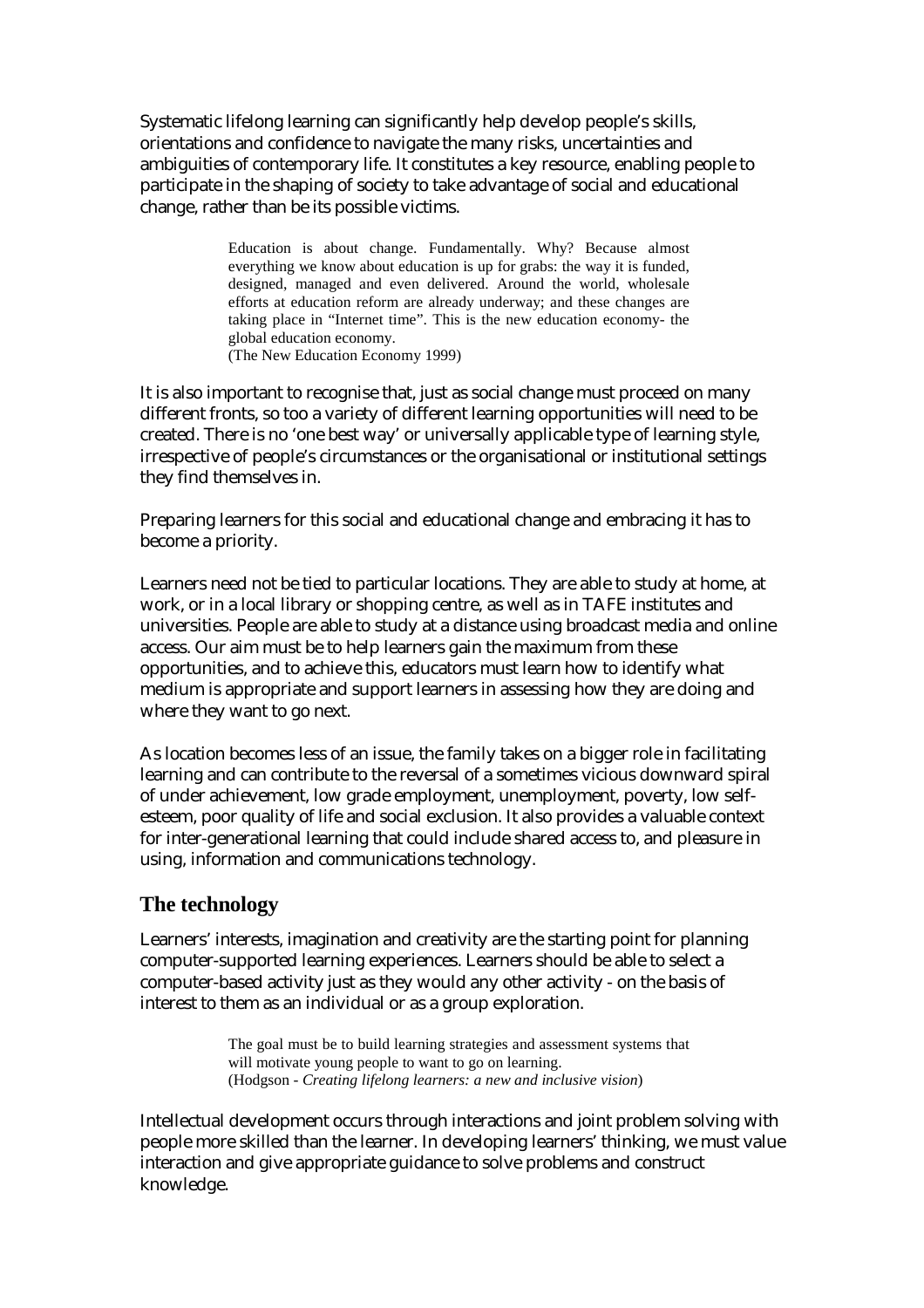Computer-based learning can provide this support through pre-structured content and in-built cognitive supports, eg feedback, sequencing, multiple representations of material, and the predictable flow of activity.

Computers do not bring about learning; it is constructed through:

- the interaction and the management of the software tools
- the desire of learners to understand their world
- teachers' support, guidance and coaching
- the integration of computer access and use into everyday activities
- teachers' levels of familiarity and understanding of the technology.

One of the challenges in applying technology is to motivate educators to facilitate this new culture of learning. This will be critical if learners are to embrace new learning opportunities. As educators we must challenge our own fears and prejudices about embracing technological opportunities to enhance the learning process. There is still resistance to the use of technological tools. After all, it is seldom the learner who is reluctant to acquire new skills; a judgement is made based on the values of the system and attitudes as to whether the learner needs to acquire those skills. We should be moving towards a time when the opportunity for learners to use technological tools is a given, and no different for them than picking up a book or walking into a traditional classroom.

This can be done by:

- encouraging people to have *higher expectations* of themselves and of others;
- providing learning *at a time and a place to suit* the individual;
- ensuring that all learning has high standards of teaching and training;
- providing *information and advice* to people to clear a way through the jungle of jargon and initials;
- making learning welcoming; and
- *giving people the support they need* in order to learn; for instance assisting with meeting the costs of learning, or improving access for someone who has a disability.

The development of technology-based systems must:

- enable changes in teaching, learning and assessment practices from classroom and teacher-centred to learner-centred - with the required level of learner support to promote successful outcomes;
- be able to be resourced, maintained and sustained within available resources and funding; and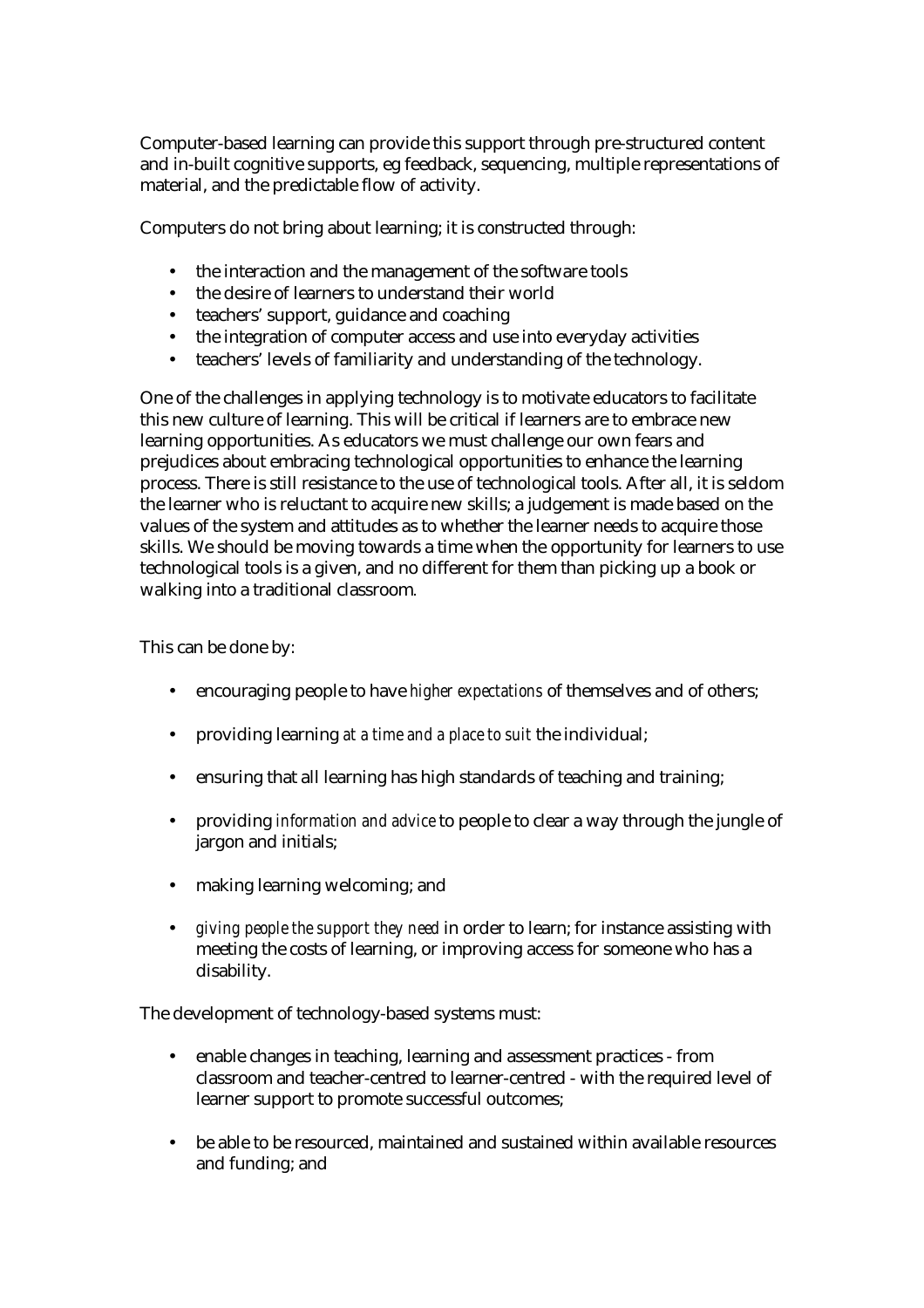be available and accessible to all learners, and based on sound pedagogic principles.

I encourage educators to take control of this new learning tool, by:

- Demanding appropriate training and formal education
- Researching best practice principles in using technological tools
- Budgeting for equipment that will provide real opportunities for learners
- Changing Curriculum/Training Packages to reflect the incorporation of technological tools
- Promoting a family learning approach
- Individually embracing and developing skills in managing information.

We can only imagine what the learners of today will be engaged in - at work and play - in twenty, thirty or forty years from now. What we can do is prepare them for the possibilities and the ability to embrace change and become positive contributors in our evolving society.

# **Using design to enhance the learning experience**

TAFE Frontiers is responding to the rapid rate of technological change in the education area. Through our development cycle and developers kit, we are attempting to create resources that make the shift to enhance and assist lifelong learning. The learner will be the ultimate beneficiary of such a process, with programs tailored specifically to the learner and the learning cohort; programs that speak to the learner, offering encouragement, inclusion and support.

> Traditionally, curriculum developers and instructional designers set goals and objectives. The designer that is expected to teach the objectives to the student selects instructional strategies. Both content and strategy are therefore imposed on the student from the outside. Under constructivism, however, students develop their own learning strategies and often their own goals and objectives …

> (Winn - 'The assumptions of constructivism and instructional design', in Duffy and Jonassen 1992, p 18)

I am an enthusiast and an 'early adopter' of new technology. In my previous job I was involved, from a design perspective, in the development of multimedia and online learning materials. While there was consultation with user groups, it was minimal. As developers, we would decide the most appropriate interface, tools and support technologies for online and multimedia resource developments. It was wellintentioned techno-enthusiasm. The products sometimes 'hit the mark' with students and tutors, but more often than not, products produced in this way were often shelved or not used at all. How could this happen? Very simply, poor uptake by learners was due to:

- Lack of computer experience
- No professional development or marketing plan
- Limited access to the computers and the Internet
- Products too sophisticated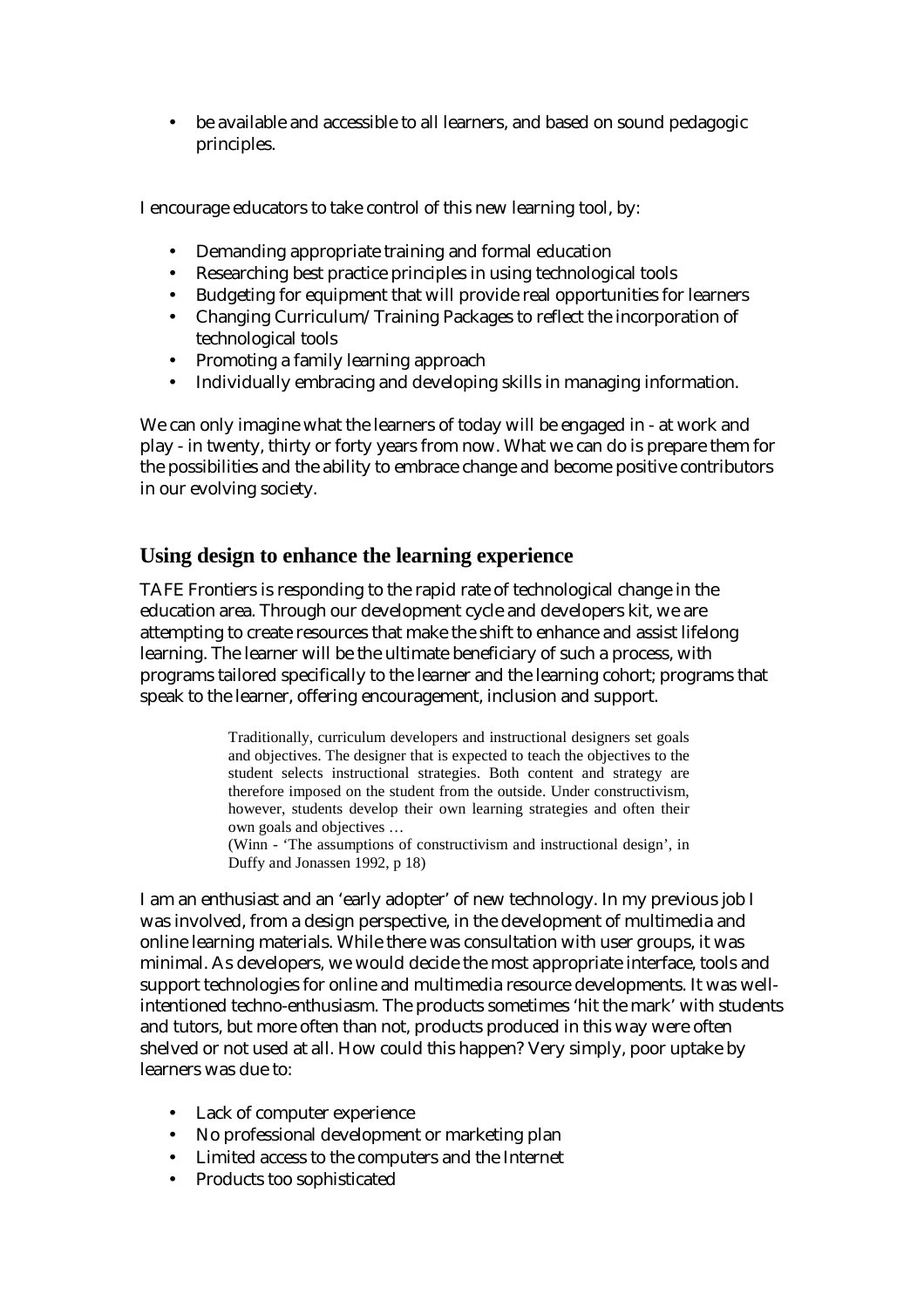- Too many plugins needed
- A high-end computer needed to run products
- Inappropriate language, look and feel
- Artistic and 'techno boffin' approaches to multimedia and online development often took precedence over learners' needs.

Question: Why did you include a Flash animation for this unit? Answer: Because we can!

I think it has a lot to do with the beguiling nature of new technologies and its capacity to make us gasp in wonder. Jamerson, a writer on postmodernism, argues that we were once in awe of the natural world, but now technology has replaced this effect as the source of transcendental power:

> great expectations surround the new and emergent electronic technologies. It is assumed whether implicitly or explicitly that the use of new electronic technology will result in more efficient and effective teaching and learning in higher education.

> (Robert Fox Office of Teaching and Learning, Curtin University of Technology. Cited in: 'What are the shortcomings inherent in the nonproblematic perception of new technologies?')

For some multimedia course designers, the 'bells and whistles' approach is seen to be covering all bases, allowing learners to access material in a way that suits their learning style. But it may actually decrease the effectiveness of instruction. Some recent research into 'cognitive load theory' suggests we can only process a few elements or chunks of information at one time.

> The cognitive load theory is based on the assumption that a person has a limited processing capacity, and that proper allocation of cognitive resources is critical to learning. (Slava Kalyuga: 'When using sound with a text or picture is not beneficial for learning', Australian Journal of Educational Technology)

In my experience, I think we failed to investigate and analyse the learners in enough detail, let alone include them in the process. The students and tutors had not been consulted during the development cycle. I believe this non-inclusive attitude needs to be broken down and replaced with a fostering of real partnerships and collaboration between the *learners*, the *teaching area* and the *developers*.

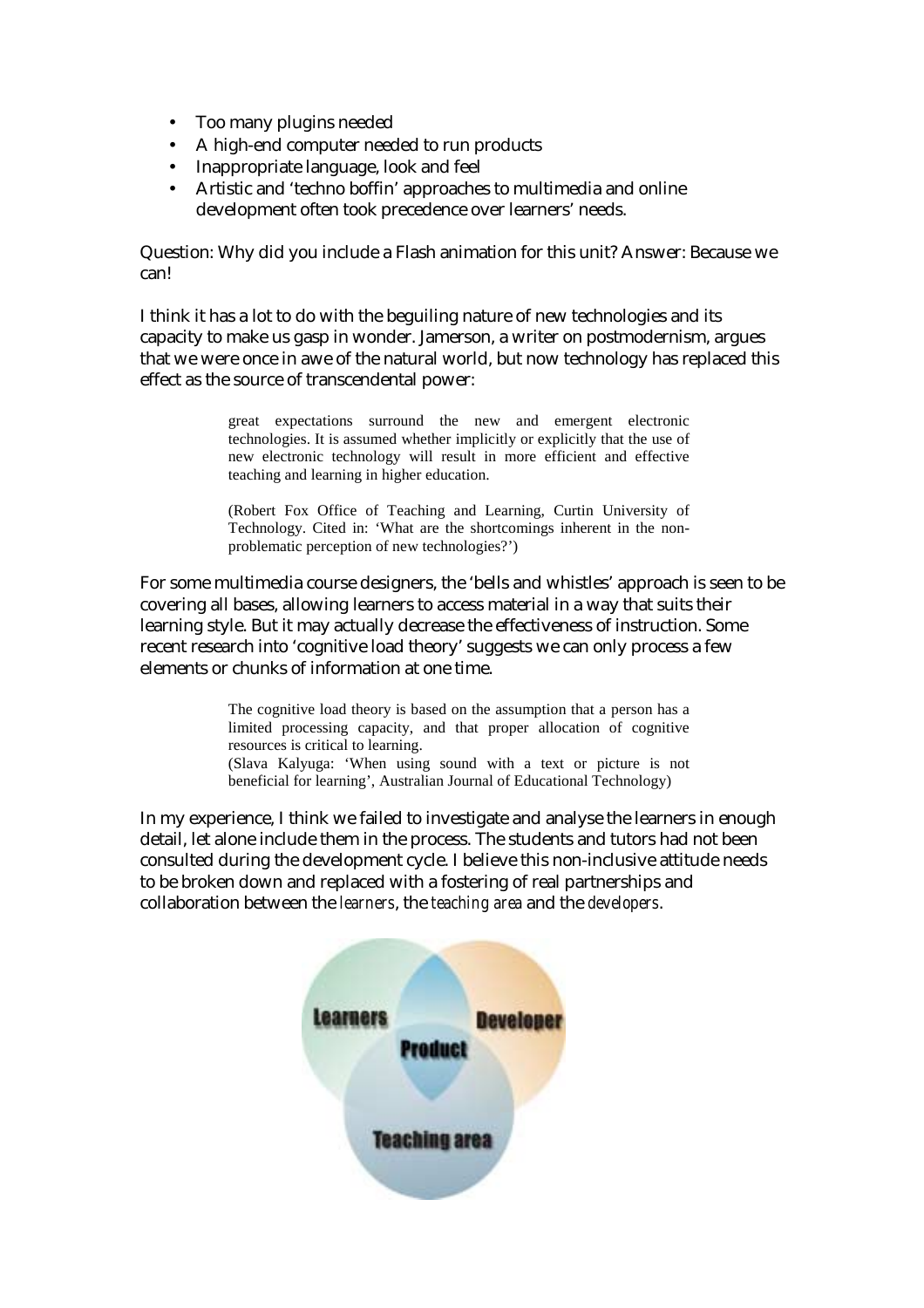TAFE Frontiers is charged with extending and developing the uptake of flexible learning in the VET area. We believe this partnership between the three stakeholders, teachers, developers and students will be a key tool for enabling this uptake. The partnership encourages a self-directed learning model, and materials that involve the learner in determining what will be the outcomes and how the learning will occur. Learners are enjoying 'having a say' in their education. Development teams report that learners feel empowered with a sense of 'this is for me'. Trainers' inclusion in project development gives them some ownership and offers professional development of the final product they will ultimately be delivering.

Technological issues are of course only one aspect of design and development of successful and engaging learning materials. Socioeconomic, study requirements, language difficulties, age and family responsibilities are all issues that can inform appropriate development. With the wide uptake of National Training Packages across the curriculum spectrum, this intelligence gathering becomes particularly important. For example, mature age students seem to understand the implications, the practical approach and focus of Competency Base Training as leading into the workplace, while recent school leavers appear to see TAFE as an extension of school and lack the understanding of training for 'on the job'.

> Moreover if course content fails to address concerns related to important goals and aspirations such as becoming proficient in the workplace or course processes leave the student feeling powerless and uncomfortable, then frustration and anger are likely to result. (Pauline James: 'Student concerns and Competency Base Training Difficulties and coping strategies in vocational courses', Australian Journal of Educational Technology)

## **The process**

TAFE frontiers' product development cycle sets out the model for creating *learnercentred* products.



Involving and collaborating with learners and teachers in all aspects of TAFE Frontiers' development cycle is our approach to developing effective engaging learning resources. Involving teachers in the development of online materials will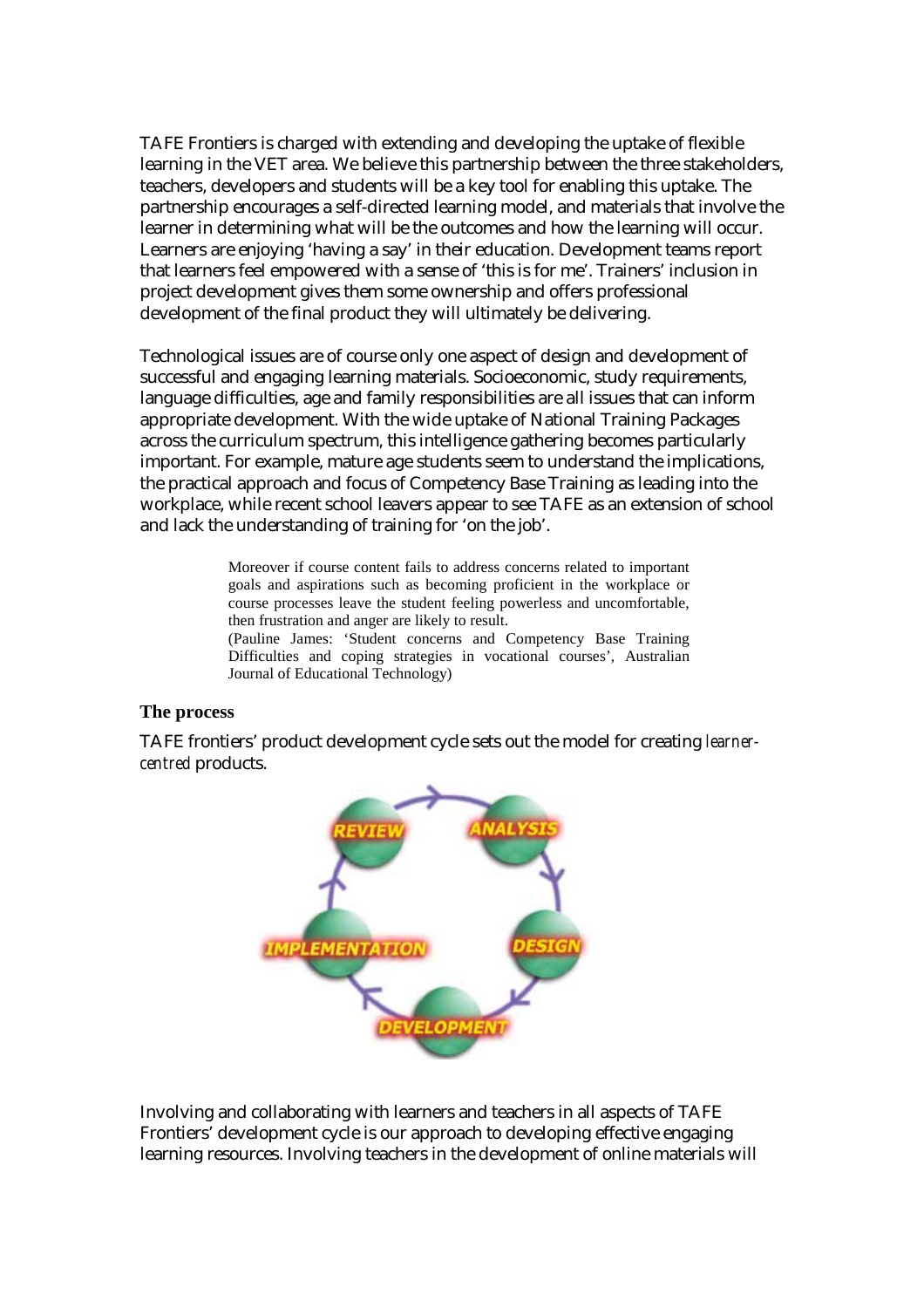result in upskilling, and a more seamless bridging from traditional methods to online and multimedia approaches to teaching.

> For many academics, the required changes – from 'traditional' university teaching to the development of online materials, are dramatic and challenging. New approaches to teaching and learning, the strengths and limitations of different technologies, catering to different styles of learning and effective learning environments require a new set of skills. (Burford and Cooper: 'Online development using WebCT: a faculty managed process for quality', Australian Journal of Educational Technology, vol 16, no 3)

Our online developments aim to encourage active learning encouraging knowledge construction, and challenging learners to: develop their own understanding; build and develop skills such as problem solving, reflective thinking and information technology literacy; and apply learning to meaningful contexts such as their own backgrounds/work settings.

#### *Analysis*

The analysis phase describes the attributes of the target learners, identifying and confirming any special factors relevant to design - ie motivation, context, industry changes, similar or complementary products and appropriate delivery formats and media types for the target group.

#### *Design*

The design phase uses the TAFE Frontiers Developers Kit to provide specifications of basic requirements and guidelines for best practice. Building from this framework, developers will be encouraged to seek innovative solutions and approaches, to increase suitability of resources for independent learning and to provide effective support to learners. This could include, for example, involving teachers and learners in reference and focus groups in order to discuss appropriateness of look and feel, navigation and sequencing of materials.

## *Development*

The development phase requires appropriate strategies for interaction with learners and user groups to test design, content, learning activities and assessment approaches. Here, appropriate projects include product marketing strategies, and showing how products will be promoted, integrated and used in the State Training Service.

## *Review*

As well as a formal report, an informal debriefing will complement the written evaluations of the process. Also a twelve-month product maintenance clause is written into project briefs.

By incorporating these strategies into the product development cycle, TAFE Frontiers is confident it will lead to greater uptake of flexible delivery options and offer real choice in learning for students within the VET system.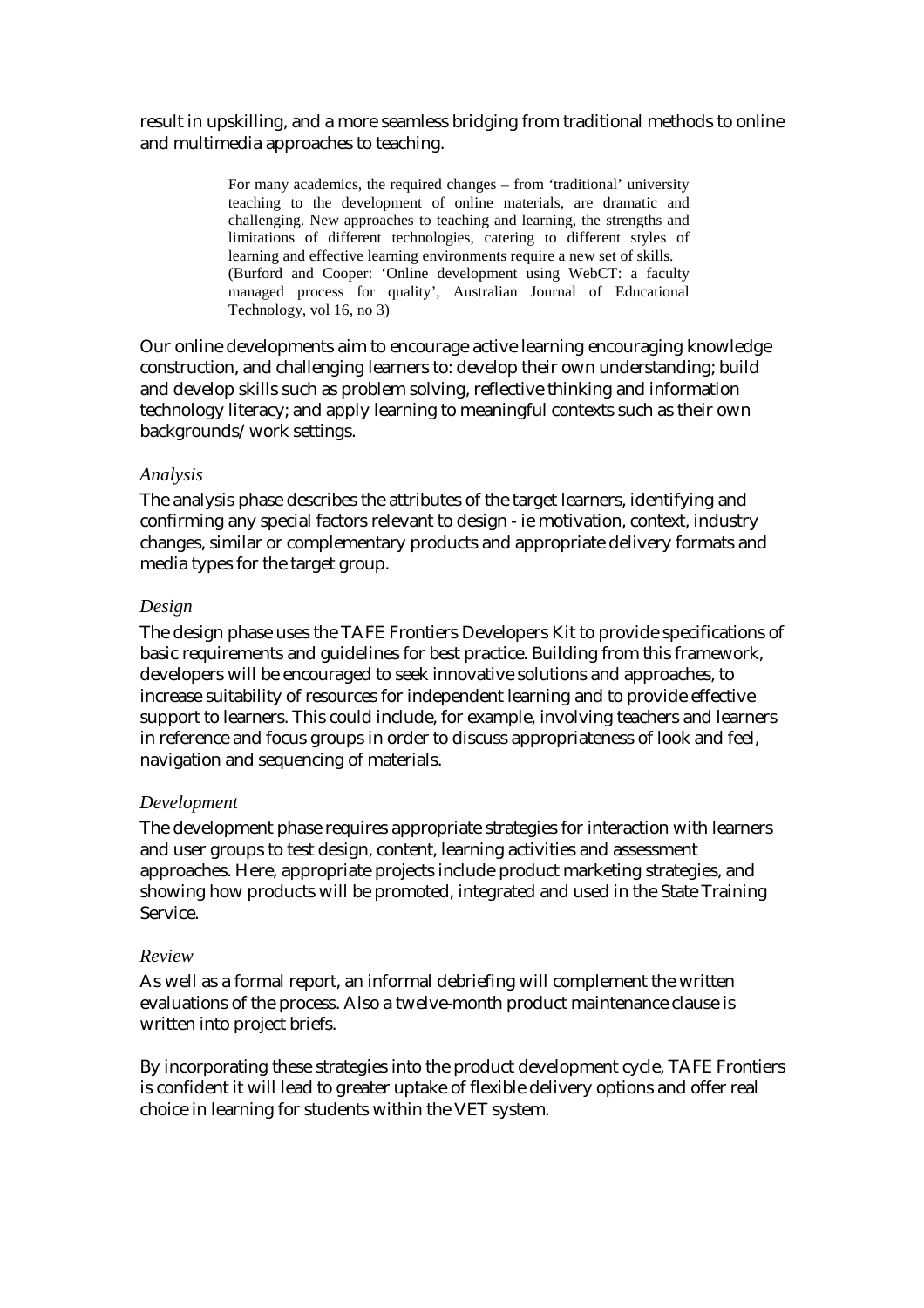#### *The Victorian context*

All online learning materials developed by TAFE Frontiers conform to the Victorian Government's initiative: the TAFE Virtual Campus. The Government's 'Flexible Learning Strategy' encourages resource developments that are equitable, flexible and engaging. These could involve including planned learning activities that feature group discussion, and other collaborative activities using the communication facilities of the TAFEVC.

In conclusion, this model of development practice is informing TAFE Frontiers' 'next generation' of exciting products; products that engage and support learners' intrinsic motivation to explore and learn.

As discussed earlier in the design phase, a key tool for implementing this development cycle is the TAFE Frontiers Developers Kit. This kit includes guidelines for best practice online and templates for paper-based, online and multimedia developments.

# **Developers Kit**

In establishing a development cycle that keeps developers focused on the outcomes for learners, we can then provide a framework that facilitates this process. As a living, evolving document, we endeavour to support and challenge developers to look beyond traditional methodology by providing a set of development tools. This set of tools informs and guides development teams, linking the end resource back into the development cycle and the learner-centred approach.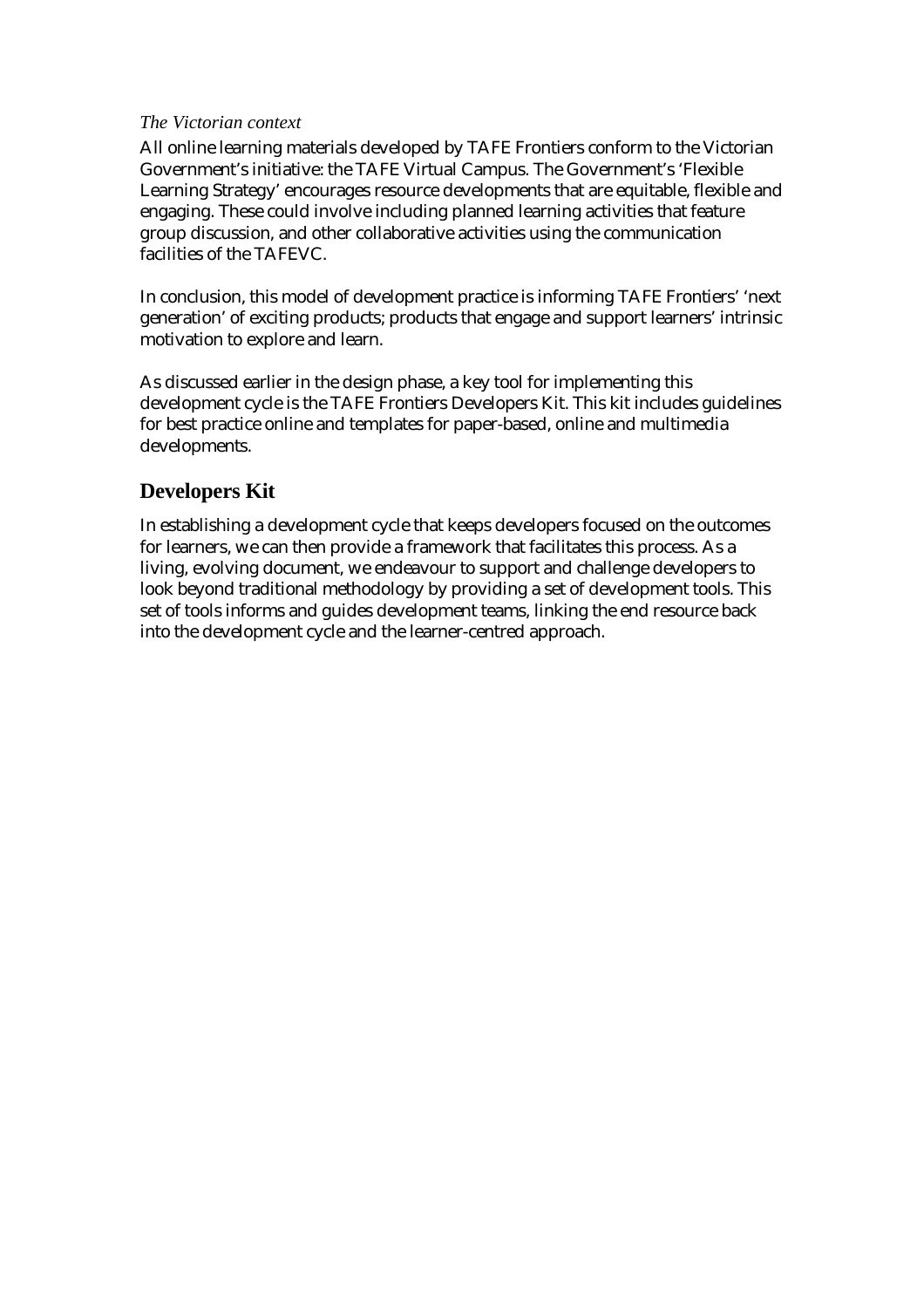## **The Kit**



# *A set of principles*

The principles have been developed to reflect our understanding that the learner is the focus for our activity and that the tools we have available support - not drive this approach. The principles are divided into the following subset:

- Focus on the learner
- Encourage active learning
- Communicate effectively with the learner
- Promote lifelong learning
- Develop materials that are current
- Develop materials that are versatile.

They can be used by learners with a range of particular needs.

## *Best practice examples*

This section provides examples from previous development teams at each stage of the development cycle. We hope to challenge development teams to look beyond their immediate thinking and promote quality processes, which can also provide editable models that can be adapted, rather than continuously reinventing the wheel.

## *Online and multimedia guidelines*

These guidelines provide both the technical specifications and suggested pedagogical and design standards. This is a dynamic area, and we recognise the need to capture the best of current knowledge and make it more accessible to development teams. The challenge is to clarify the constraints and potential of the new and emerging media.

## *Print templates*

The templates have been developed to provide options for developers based on the target learners. There is a choice of three templates for the Learning Resource which provides the content and learning activities. The templates vary in key features such as font size, column width and use of white space. This provides developers with a repertoire of graphic layout styles to better meet the needs of the learner.

## *Fonts and icons*

The fonts and icons have been chosen for their usability, readability and legibility. They set a consistent look and standard for print-based resources.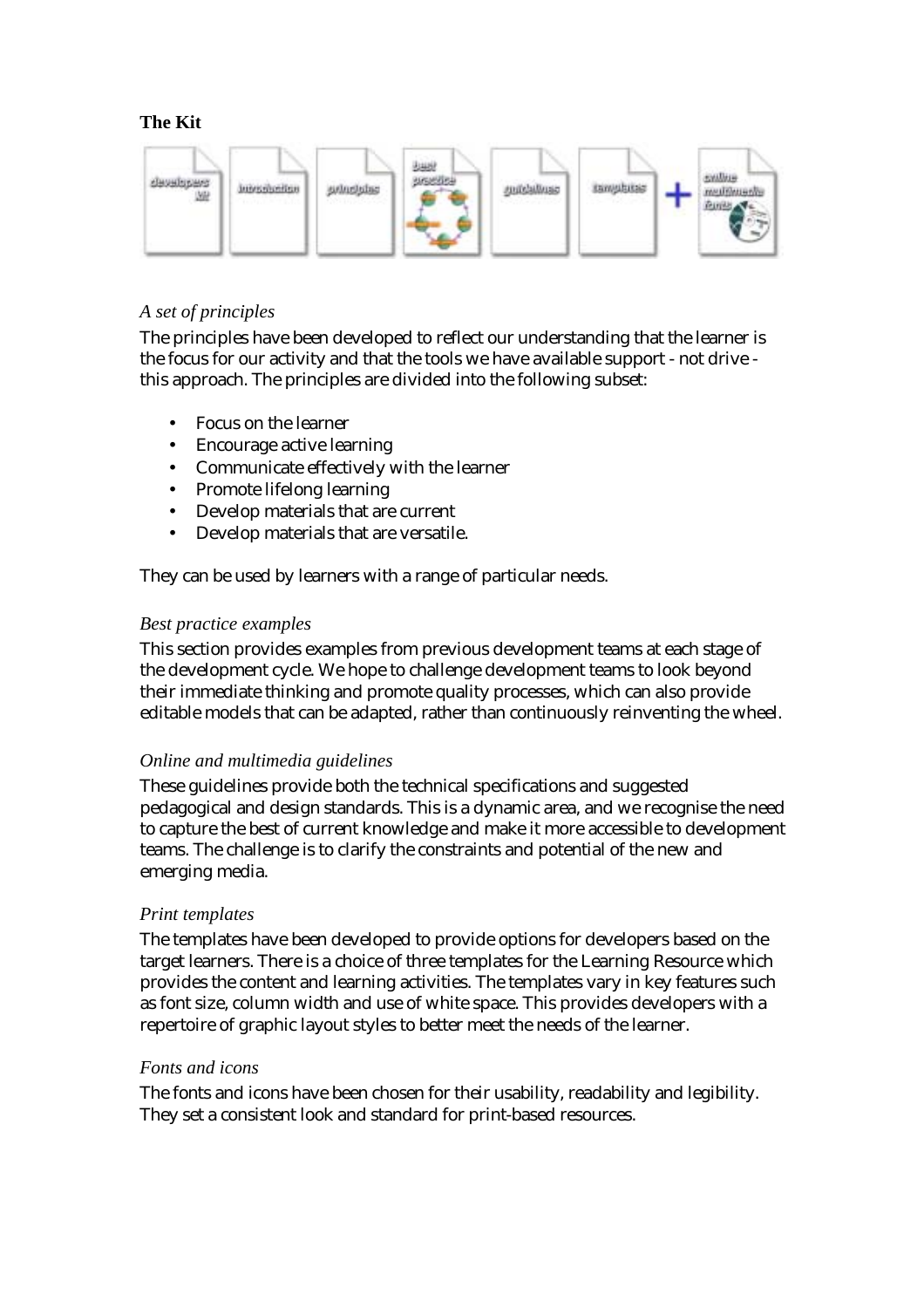# *Publishing guide*

The publishing guide includes a range of tools:

- a house style guide that provides editing standards for consistent usage
- a glossary of key terms in flexible and online delivery
- a guide to using the print templates
- a guide to requirements for online and multimedia publishing.

# *Copyright guidelines*

All material developed through TAFE Frontiers is copyright to the State of Victoria, and material acquired from other sources must have copyright clearance. The copyright information provides guidelines to developers on how to identify copyright material and the process for using copyrighted material. It also contains a clearance request form.

The Developers Kit will continue to be actively updated and will respond to feedback from current development teams and technological changes.

# **To conclude**

TAFE Frontiers is committed to the learner-centred approach to resource development, in order to:

- challenge and push developers thinking beyond their immediate framework;
- keep abreast of current technological advances;
- guide development teams to pick the most appropriate media for their targeted learning group and learning content; and
- maintain quality resources that support lifelong learning, access and equity.

What will the learners of today be engaged in - at work and play - in twenty, thirty or forty years from now? We don't know, but we can prepare them to be active learners who embrace change and are driven by the desire for lifelong learning, not the latest piece of technology.

# **References**

Australian National Training Authority. Guidelines for print on-demand publications. [www.anta.com.au](http://www.anta.com.au/) 

Booker D (2000) Getting to grips with online delivery. National Centre for Vocational Education Research.

Honey P (2000) Three cheers for tools and techniques. Article 62, November. [www.peterhoney.com.](http://www.peterhoney.com/)